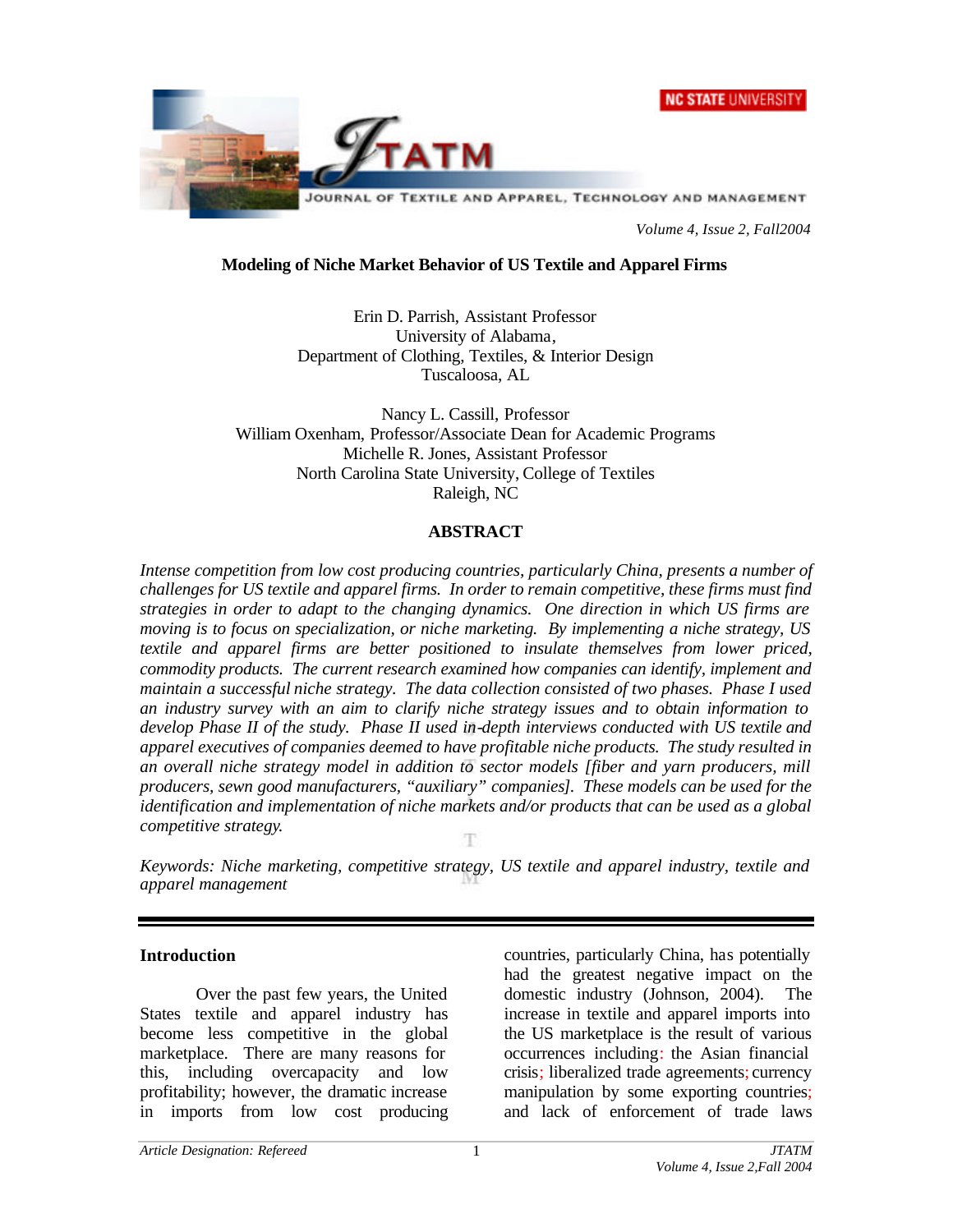(Johnson, 2004; Standard & Poor's, 2003; *Textiles*, 2000). In combination with these, US consumers are demanding lower prices, and goods imported from China and other developing countries are oftentimes less expensive than domestically produced equivalents (Dickerson, 1999). Perhaps even more threatening to the US industry is the fact that the Multi-Fiber Arrangement is set to expire in 2005, at which point quotas on textile and apparel products will be eliminated, resulting in "free" global trade among the 147 countries that are members of the World Trade Organization (World Trade Organization, n.d.). This will put the US at even less of a price-based competitive advantage.

Recently, even *with* a relatively protected market, many US textile and apparel "giants" have declared bankruptcy, including Burlington Industries, Malden Mills, CMI Industries, and Galey & Lord, while others are overhauling their business practices and looking for other markets in which they will be more competitive (Parrish, Cassill, & Oxenham, 2004). With the foreboding of 2005, companies are looking for those particular business strategies that will allow them to compete in the global marketplace, especially against China (and other formidable competitors). One way in which the industry is doing this is by moving away from the traditional commodity and mass markets and specializing on more focused, niche markets (Standard & Poor's, 2003). A niche market is "a more narrowly defined group seeking a distinctive mix of benefits" (Kotler, 2003, p. 280). Figure 1 illustrates the progression from traditional commodity products and mass markets to more focused, niche products and markets.



**Figure 1: Progression from commodity markets to niche markets for the US textile and apparel industry** *Source*: (Parrish, Cassill, & Oxenham, 2004)

Although the identification and implementation of a niche strategy has been identified as a key competitive strategy in the fight against lower priced imports, little is know about how this strategy can be utilized by the US textile and apparel industry. More information is needed about

how US textile and apparel companies can identify, implement and maintain a successful niche strategy.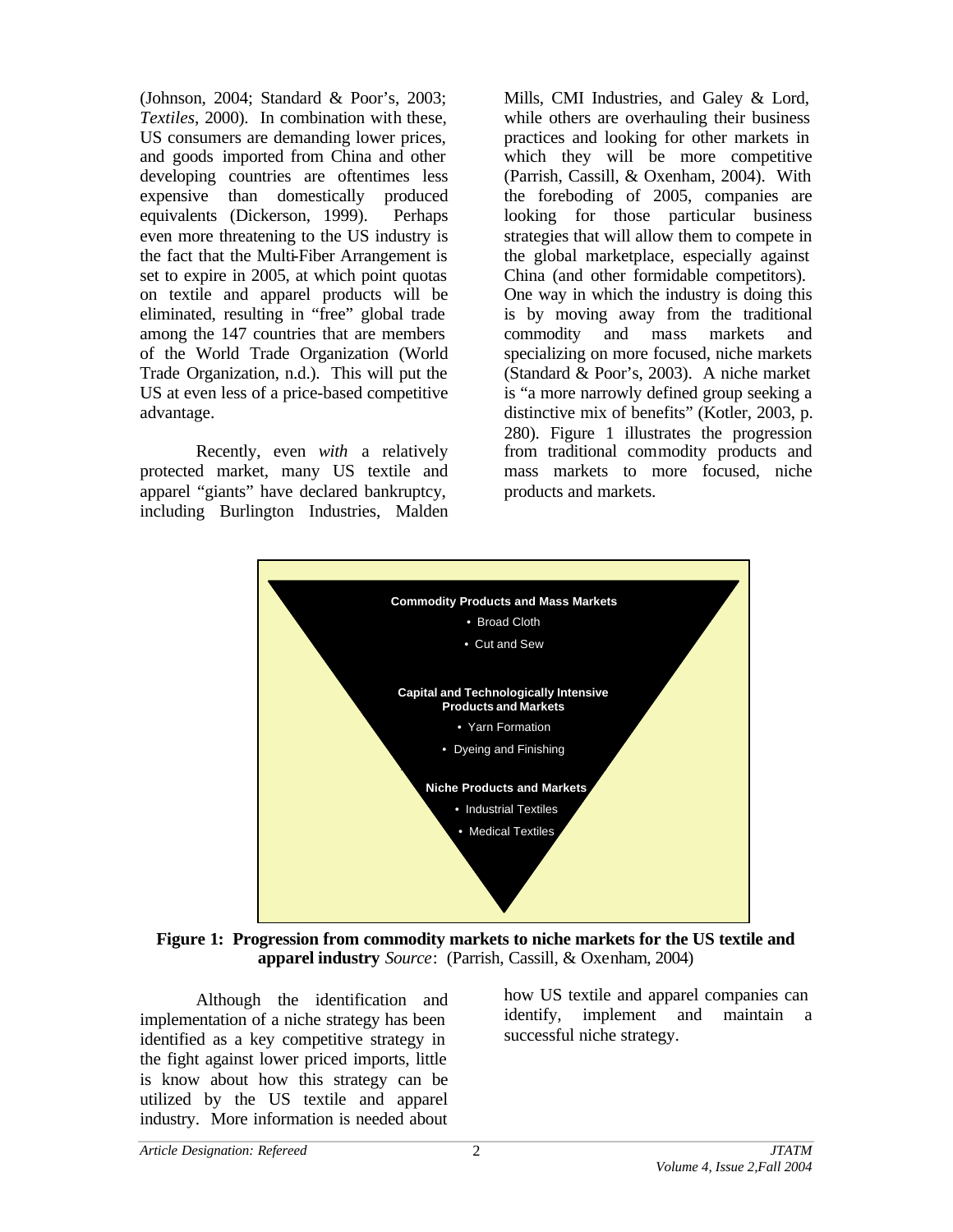## **Purpose of Study**

The objectives of the reported research were to:

- 1. Determine the prevalence of the use of niche marketing as a competitive strategy within the US textile and apparel industry;
- 2. Define niche market behavior of US textile and apparel firms;
- 3. Determine how niche markets are identified;
- 4. Determine what variables need to be in place for niche markets to be successful; and
- 5. Develop a model, incorporating the results of research objectives 2 through 4, for the identification and

implementation of niche markets and/or products that can be used as a global competitive strategy.

### **Research Framework**

The conceptual framework for this research was based on the view of trade economists, that specialization is the natural result of trade liberalization. These economists believe that as trade barriers decrease, countries and firms will focus on their core competencies and become more specialized. One way these theories could be applied to the US textile and apparel industry is through the development of a niche strategy. Table 1 illustrates popular trade economists' theories on specialization.

| Era                                                  | <b>Trade Theory</b>                                                                                          | <b>Contribution</b>                              | <b>Specialization</b>                                                                                                                                                                             |
|------------------------------------------------------|--------------------------------------------------------------------------------------------------------------|--------------------------------------------------|---------------------------------------------------------------------------------------------------------------------------------------------------------------------------------------------------|
| <b>Classical</b><br><b>Trade Theory</b>              | Ricardo's Theory of<br>Comparative<br>Advantage                                                              | Introduction of a one<br>factor model            | <b>Countries will tend to</b><br>specialize in those products<br>in which they enjoy low<br>relative labor costs.                                                                                 |
| Neo-Classical<br><b>Trade Theory</b>                 | <b>Heckscher-Ohlin Trade</b><br>Theory of Factor<br><b>Proportions</b>                                       | Introduction of a<br>multi-factor model          | Countries will specialize in<br>those goods which are<br>intensive in production in its<br>abundant factors and import<br>those goods which are<br>intensive in its relatively<br>scarce factors. |
| Post-Neo-<br><b>Classical</b><br><b>Trade Theory</b> | <b>Posner's Technology</b><br><b>Trade Gap Theory</b><br><b>Vernon's Product Life</b><br><b>Cycle Theory</b> | Introduction of<br>technology as a<br>factor     | Developed countries will tend<br>to specialize in new products.<br>Developing countries will<br>tend to specialize in those<br>products which are more<br>standardized.                           |
| <b>Modern</b><br><b>Trade Theory</b>                 | <b>Porter's Competitive</b><br><b>Advantage of Nations</b><br>Model                                          | Introduction of the<br>importance of the<br>firm | Countries will specialize in<br>those industries in which the<br>main determinants are<br>favorable for the firm.                                                                                 |

# **Table 1: Summary Table of Trade Theories**

*Source*: (Parrish, 2003)

Each of these trade theories advocate specialization as a result of trade (Heckscher & Ohlin, 1991; Porter, 1998, Posner, 1960; Ricardo, 1911; Vernon, 1970). This study sought to find out not only if US textile and apparel firms are indeed focusing on specialization, but also how those companies with successful niche

products are managing and formulating their business strategies.

## **Niche Marketing as a Competitive Strategy**

The main claimed advantage of implementing a niche market strategy is increased profits (Linneman & Stanton, 1992). One of the reasons why niche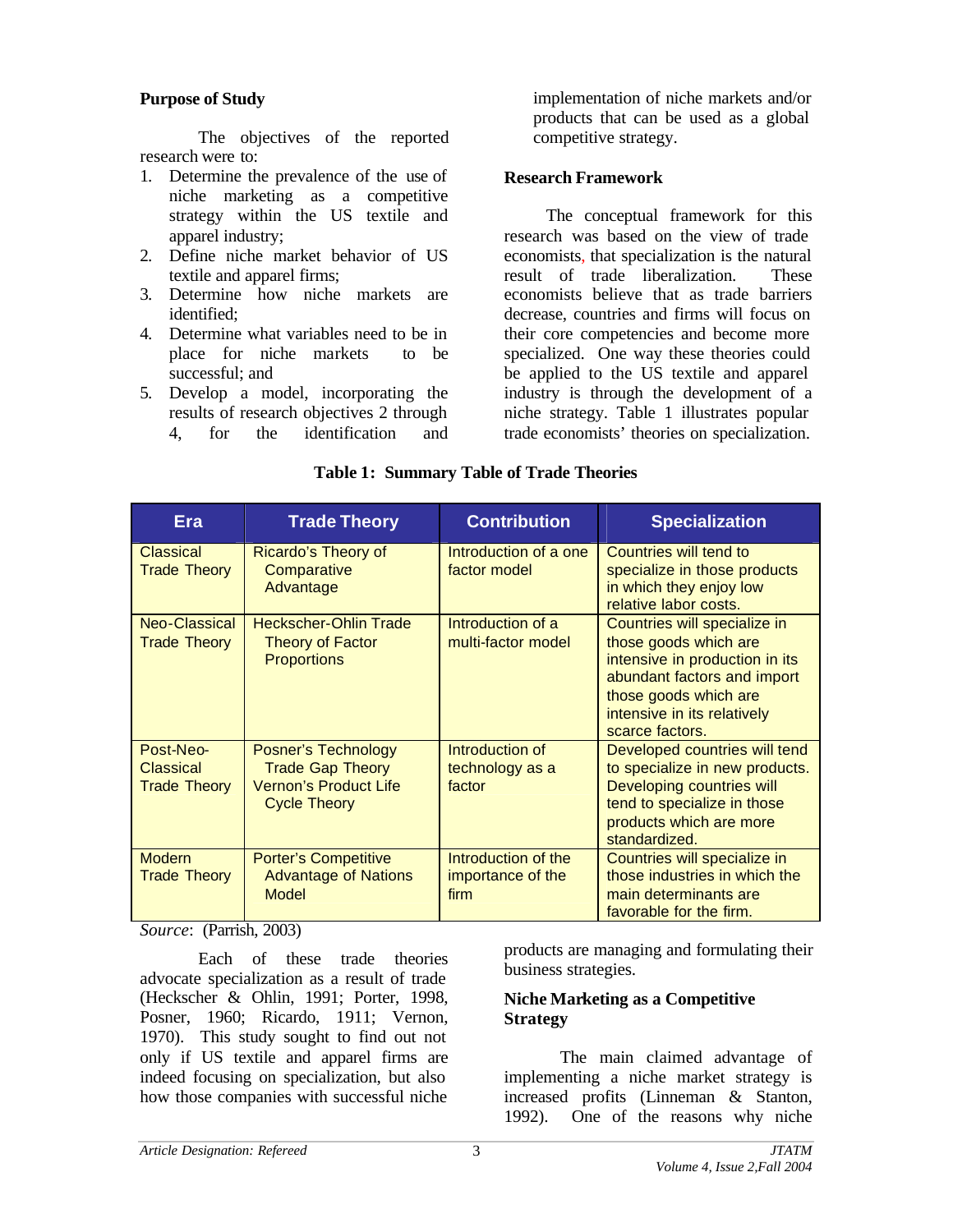markets are so profitable, despite the smaller market size, is that the company gets to know the customers' needs so well that it is better positioned to meet those needs. As a result, the company can charge a substantial markup over costs because of the added value, and therefore, earn higher margins for the niche product (Kotler, 1989).

Besides profits, an additional benefit of niche marketing is that this strategy provides an easier defense against potential competitors (Dalgic & Leeuw, 1994). Kotler (2003) explains that whereas segmented markets are fairly large and normally attract several competitors, niche markets are fairly small and attract only one or two. Jain (1985) in (Dalgic & Leeuw, 1994) points out that a niche marketing strategy can be used to not only avoid competition, but also for survival. In addition, this strategy can be used to penetrate large markets or existing segments (Dalgic & Leeuw, 1994).

Despite the many advantages associated with niche marketing, there are inherent risks in choosing this strategy, and it is important that companies are aware of these. They include:

- $\blacksquare$  attack by a competitor who wants to be a part of a profitable niche (Shani & Chalasani, 1992);
- ß erosion of the niche because of a change in consumer preferences (Shani & Chalasani, 1992); and
- $\blacksquare$  risk of cannibalization (Linneman & Stanton, 1991).

Cannibalization is when a company introduces a new product that "eats away" at one of its own established markets. However, Linneman and Stanton (1991) suggest that the more narrowly defined the niche, the easier it is to differentiate a product or service, and therefore, avoid cannibalization.

## **Niche Market Definitions**

Based on a review of the literature pertaining to niche marketing, researchers have concluded that a niche approach contains three aspects: market, product, and strategy [Kara & Kaynak, 1997; Linneman & Stanton, 1991; Parrish, Cassill, & Oxenham, 2004; Shani & Chalasani, 1992; Weinstein, 1994]. Figure 2 illustrates the relationship between the three different aspects.



**Figure 2: Relationship of Niche Strategy, Market and Product** *Source:* (Parrish, 2003).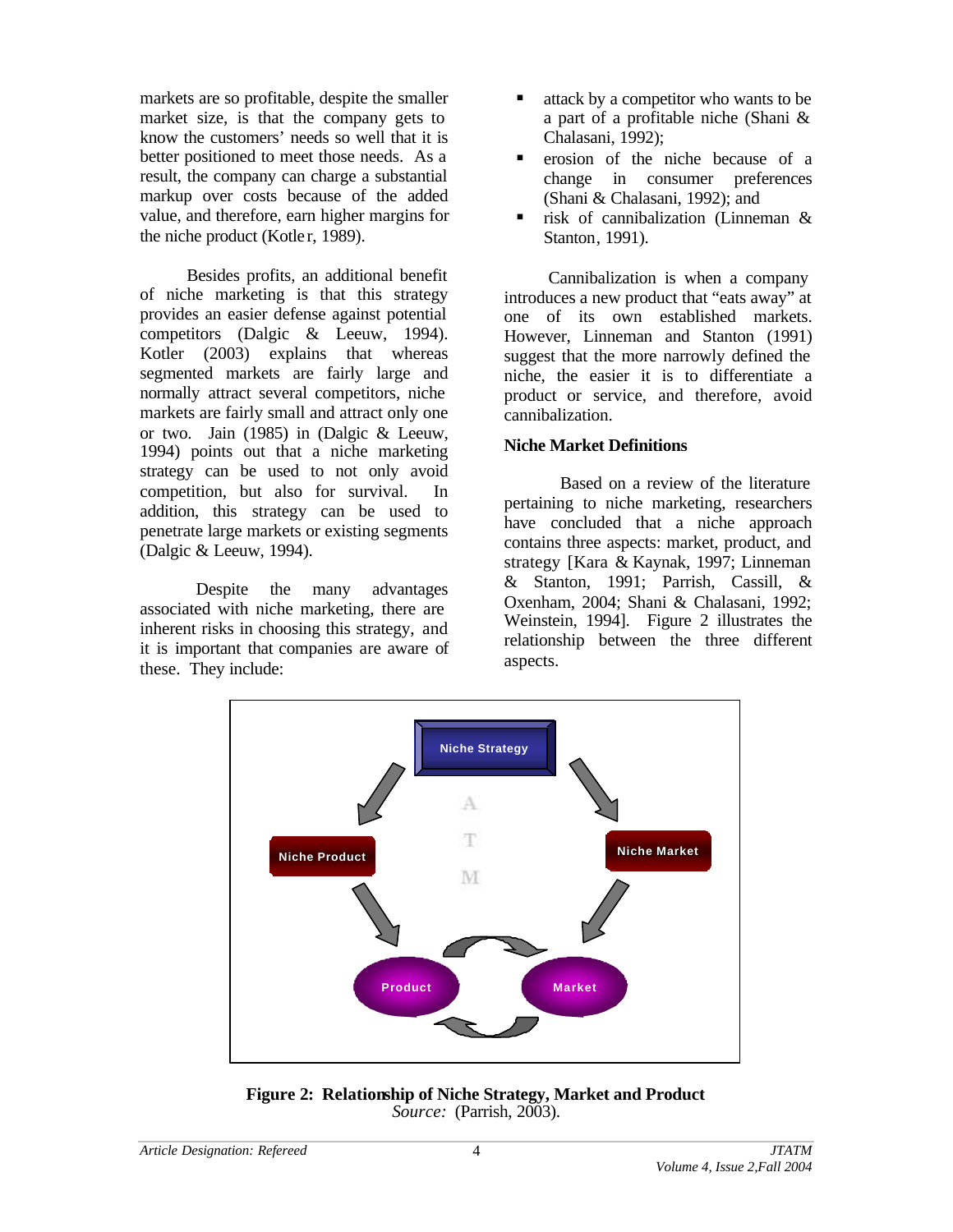A niche market focuses on the particular people/consumers who are included in that segment and then the firm finds a product related to *that* niche, also referred to as pull marketing (Shani & Chalasani, 1992; Weinstein, 1994). A niche product focuses on a specialized good, and the firm then markets the product to all segments hoping that the product creates a niche, also referred to as push marketing (Kara & Kaynak, 1997). A niche strategy focuses on the firm and how they implement a niche approach (Linneman & Stanton, 1991). Kotler (2003) stated that the key issue in the success of a niche strategy, regardless of whether it focuses on push or pull marketing, is specialization.

 The final niche market/product is characterized by the following:

- The customers in the niche have a distinct set of needs;
- The customers will pay a premium price to the firm that best satisfies their needs;
- The niche is not likely to attract other competitors;
- The nicher gains certain economies through specialization; and
- The niche has size, profit; and growth potential (Kotler, 2003).

 $\overline{d}$ Little research currently exists that examines the use of a niche approach as a competitive strategy by the US textile and apparel industry, particularly when intended to compete with imports. I was apparent that more information was needed about how to implement and maintain a niche strategy. For the present study, Kotler's M. (2003) characteristics of a niche market and/or product were used as the guidelines for the identification of potential firms to participate in this study. The framework for the research design was based on the idea that a niche strategy is comprised of both a market and product perspective.

## **Research Design**

Because the identification and implementation of niche markets has been suggested as a key competitive strategy, a

research study was conducted at North Carolina State University during Spring/Summer 2003 in order to discern the niche strategy behavior of US textile and apparel firms. This study combined indepth interviews (i.e. case studies) with industry surveys (Parrish, 2003). The research design consisted of two phases: deductive and inductive. The deductive phase aimed at clarifying niche strategy issues and providing breadth on the subject. Once the important issues related to niche markets were identified, the inductive phase was implemented in order to gain more depth on this subject.

### **Instrument Development**

Phase I utilized a survey research methodology (deductive) and included a quantitative survey. The research instrument was a self-administered online survey developed by the researchers. This approach was selected for Phase I since it was believed that there was a need for breadth of descriptive data from the respondents. Because there is limited research on niche markets, the survey was used to obtain the necessary information to develop Phase II.

Phase II used a case study methodology (inductive), collecting qualitative data from a select number of US textile and apparel company personnel. A case study methodology was chosen for Phase II due to the necessary depth and exploratory nature of the required data. The research instrument for Phase II was a researcher developed 2-page questionnaire. The data was collected in the following ways: face-to-face interview, phone interview, or email interview. The actual methodology selected was dependent upon the location of the company and the option that offered the most convenience to the interviewee. More information on the instrument development in addition to the questionnaires used in both phases of the research is available at <http://www.lib.ncsu.edu/theses/available/etd> -06242003-091046.

T.

A.

T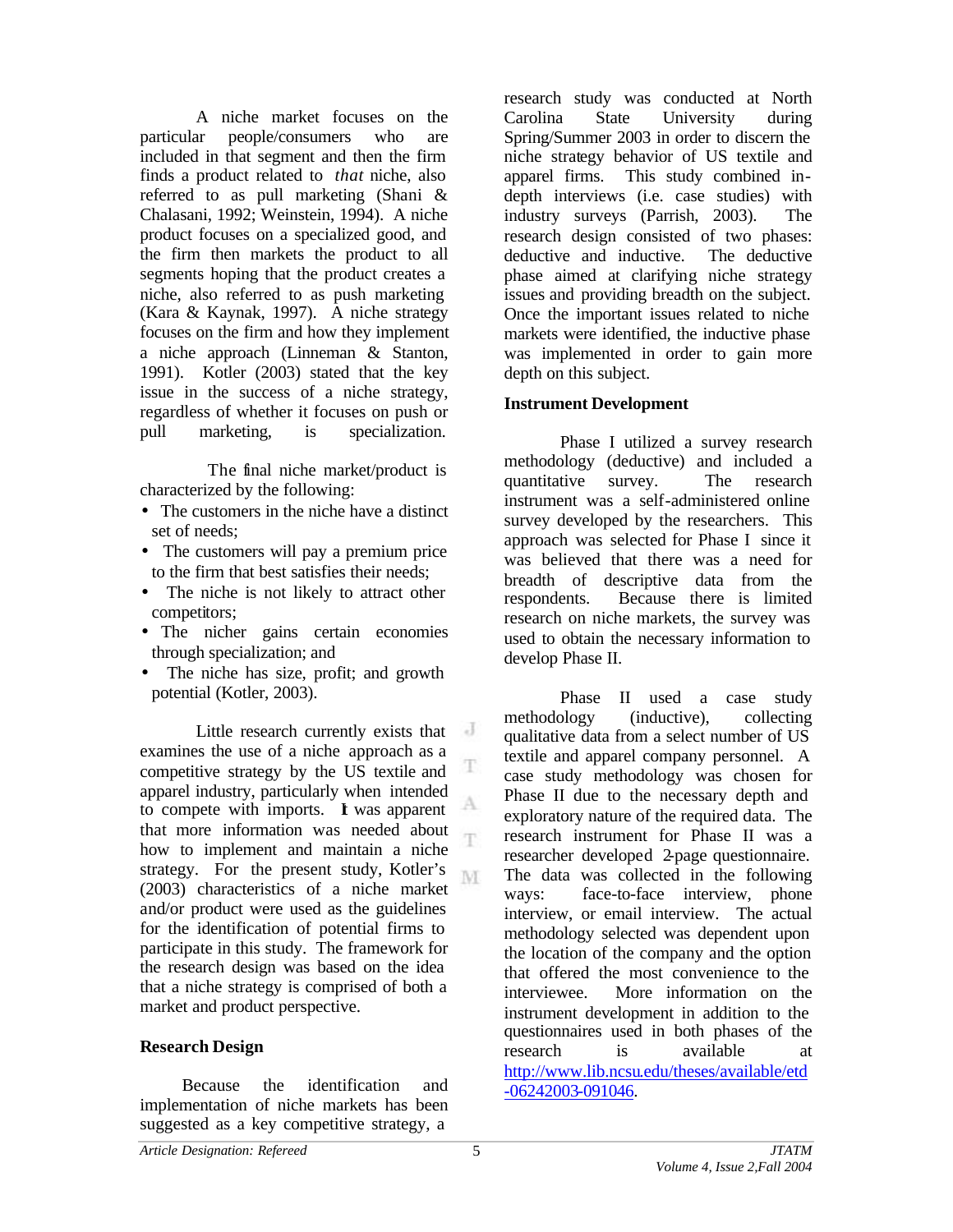#### **Sample Selection**

The study included companies from various sectors of the US textile and apparel supply chain, and included fiber and yarn producers, mill producers, sewn good producers, and "auxiliary companie s." Examples of those companies categorized as auxiliary include consulting firms, technology centers, and research organizations. These companies were included because of their tendency to guide firm strategy within all sectors of the industry.

For Phase I, 52 companies were selected for participation in this study based on the following criteria: 1) the company had to be from the US textile and apparel complex (a producer of fiber/yarn, mill products, sewn goods, or auxiliary); 2) the company had to be deemed to have an affinity toward niche markets, which was determined by looking at the literature for the characteristics of companies with niche markets (Kotler, 2003); and 3) the contact information for the most appropriate respondent had to be accessible. Participants were categorized based on the firm's Standard Industrial Classification  $(SIC)$ .

The sample for Phase I was selected from the *North American Textile Red Book*; the "CBI SourceKit" produced by Unifi, Inc.; Cotton, Inc.'s directory of mills, knitters and converters; in addition to literature searches. Also, suggestions of names and companies from industry and

university personnel were incorporated into the sample when applicable.

The final sample represented top US textile and apparel companies who are leaders in their sector, by sales. The survey was completed by executives within those companies (e.g. president, vice president, marketing manager/director) with extensive textile and apparel marketing knowledge.

For Phase II of the research, two companies were selected from each of the following sectors for case studies: fiber and yarn, mill products, sewn goods and auxiliary. This resulted in a final sample of 8 case studies. The companies selected had to have a currently strong and successful niche market or guide companies in the development of niche markets (i.e. consulting, technology development). This was determined based on the findings of the literature review of the characteristics of strong niche markets (Kotler, 2003). For some companies, the survey results yielded evidence of a creative niche strategy; therefore, these companies were included in Phase II of the study.

The number of respondents of Phase I and Phase II from each sector (fiber/yarn, mill products, sewn goods, auxiliary) is shown in Table 2. While the response rate for Phase II was 100 percent, the response rate for Phase I was 30.2 percent. Dillman (2000) states that the average response rate for industry surveys is 21 percent; therefore, a 30.2 percent response rate was deemed acceptable.

| Table 2. Fulliber of Respondents from Each Sector |                                                |                                              |  |  |  |  |
|---------------------------------------------------|------------------------------------------------|----------------------------------------------|--|--|--|--|
|                                                   | <b>Phase I: Deductive</b><br>(industry survey) | <b>Phase II: Inductive</b><br>(case studies) |  |  |  |  |
| <b>Fiber and Yarn</b><br><b>Producers</b>         |                                                |                                              |  |  |  |  |
| <b>Mill Product Producers</b>                     | 5                                              |                                              |  |  |  |  |
| <b>Sewn Good Producers</b>                        |                                                |                                              |  |  |  |  |
| <b>Auxiliary Companies</b>                        | 3                                              |                                              |  |  |  |  |
| <b>Total</b>                                      | 19                                             | 8                                            |  |  |  |  |

| <b>Table 2: Number of Respondents from Each Sector</b> |  |  |
|--------------------------------------------------------|--|--|

J

T

A

T.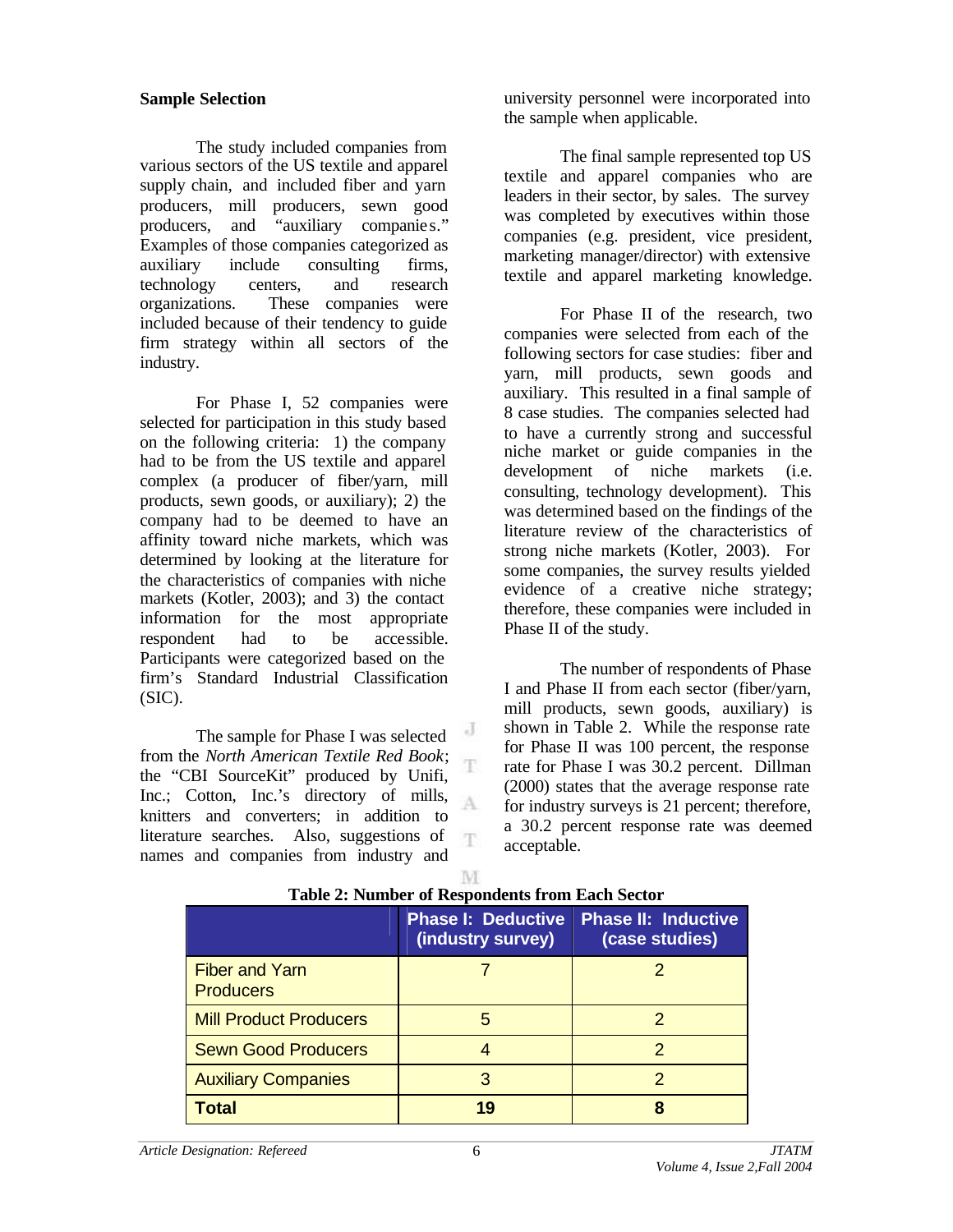# **Data Analysis**

Data analysis was completed in six stages. First, the data for Phase I was collected through an online survey and coded. Second, the interviews conducted for Phase II were transcribed into paragraph form. Third, the results of Phase I and II were incorporated. Fourth, the data was organized according to the four primary sectors (fiber and yarn producers, mill producers, sewn good producers, and auxiliary companies) allowing for comparison within sectors. Fifth, the four sectors were compared for similarities and differences in niche market strategies allowing for an across sector comparison. Sixth, the results of both Phases I and II were used to a) identify variables for the model, b) identify the relationships among the variables, and c) build a niche strategy model based on Figure 2. (Note: The model depicted in Figure 2 was developed by the researchers because of the void of a niche market model in the literature.)

# **Results**

All of the companies that participated in this research project utilized a niche strategy at some level [Research Objective 1]. This finding concurred with  $\overline{A}$ the assumption of trade economists that specialization would result from increased trade liberalization. A

Research results showed that T upstream (fiber/yarn, mill products) and downstream (sewn goods, auxiliary) firms M used both a push and pull marketing approach. [Auxiliary companies were categorized as downstream due to their consumer knowledge.] Upstream companies were more likely to use push marketing, and downstream companies were more likely to use pull marketing. However, at some point in time, all firms within the sample utilized both approaches [Research Objective 2].

In order to identify the market potential of a niche market, the most

commonly used strategy was *market research*. Other strategies used were *customer interviews*, *interaction with retailers*, *brand expansion*, and *analysis of the competition*. On the other hand, to identify the market potential of a niche product, the most commonly used strategy was *research and development*. Other strategies used include *trial and error*, *innovation*, and *brand expansion* [Research Objective 3].

Once the market potential of a niche market/product has been determined, the research uncovered certain variables that need to be in place in order for success. Some variables overlapped between niche market and product, and the most important variable in the success of both is *knowledge of the consumer*. Other success variables which overlapped between market and product were the formation of *strategic alliances* and *demand*. Respondents emphasized that there had to be demand for the product at the consumer/market level for a niche strategy to be successful. For the niche market, the success variables are *barriers to entry*, *customer service*, *percentage market share*, *communication to the consumer*, *a loyal consumer base*, and the ability to create *perceived value on a subjective level*. Because the US textile and apparel market is oversaturated, there is minimum ability to differentiate based on price. Therefore, it is vital to create "perceived value". Subjective value are attributes that cannot be defined but add value. For example, a brand name adds subjective value. For a niche product, the success variables are *quality*, *brand image*, the *4 P's of marketing* (product, price, promotion, placement), *differentiation*, and the ability to create *perceived value on an objective level*. Objective value are those product attributes which can be measured such as quality and less shrinkage [Research Objective 4].

By incorporating the findings of research objectives 2 through 4, an industry model [Figure 3] was developed [Research Objective 5].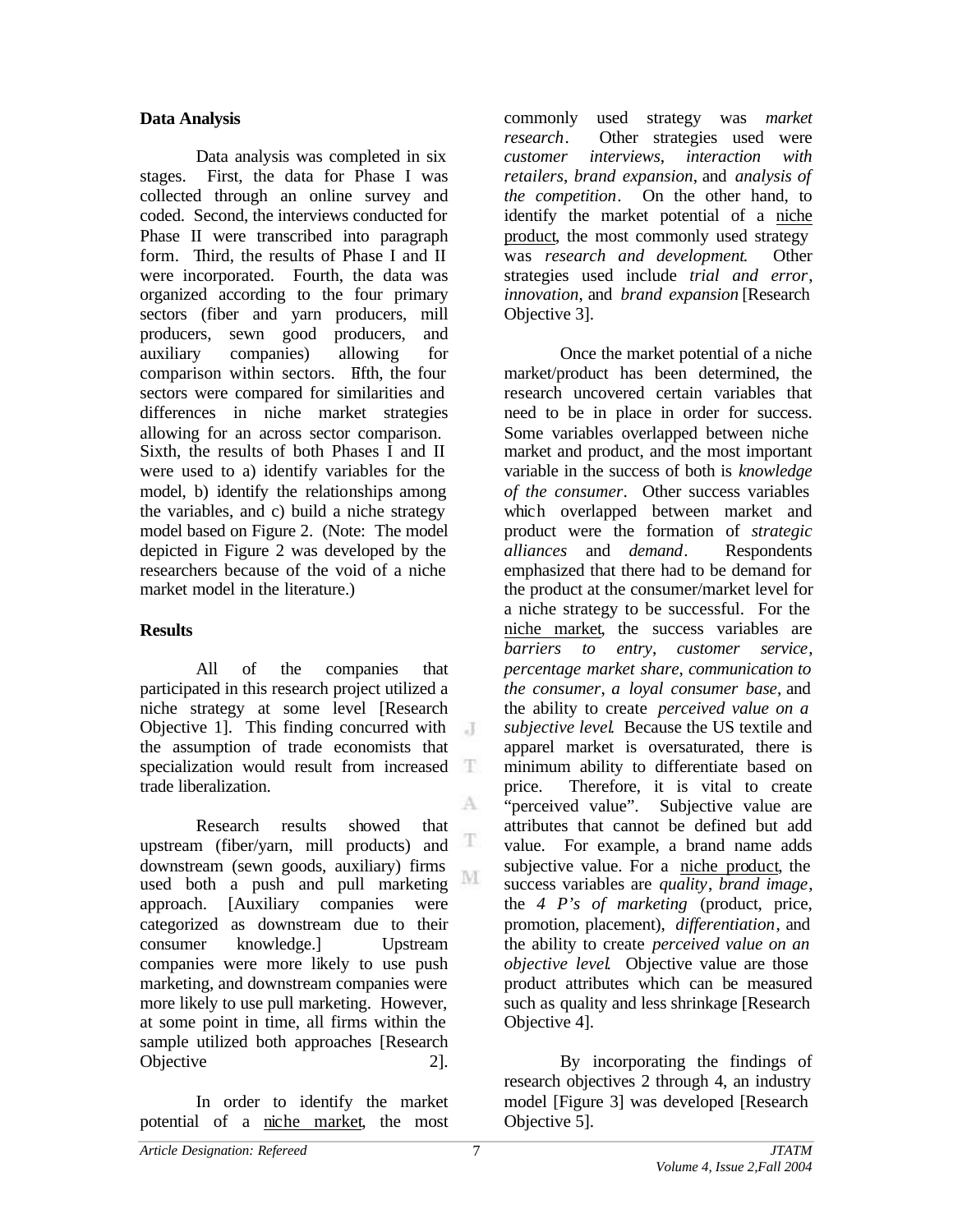

**Figure 3: Model for the Identification and Implementation of Niche Markets** *Source:* (Parrish, 2003).

This model incorporates the niche strategy  $\Box$ behavior of all sectors and can be used by both upstream and downstream textile and apparel firms in the identification and implementation of a niche strategy. However, research results did show that niche strategy behavior varied among sectors. Based on the research findings specific to each individual sector, models were developed separately for fiber and yarn producers [Figure 4], mill producers [Figure 5], sewn good producers [Figure 6], and auxiliary companies [Figure 7].

### **Fiber and Yarn Producers**

The research showed that fiber and yarn producers tend to use more of a niche product strategy. The main method this sector uses to discover niche products is through trial and error. One reason for this could be related to the fact that this sector focuses on research and development, and niche products are sometimes "accidents" which are discovered through the development process. In order for the niche product to be successful, fiber and yarn producers felt that quality was extremely important in addition to the 4 P's of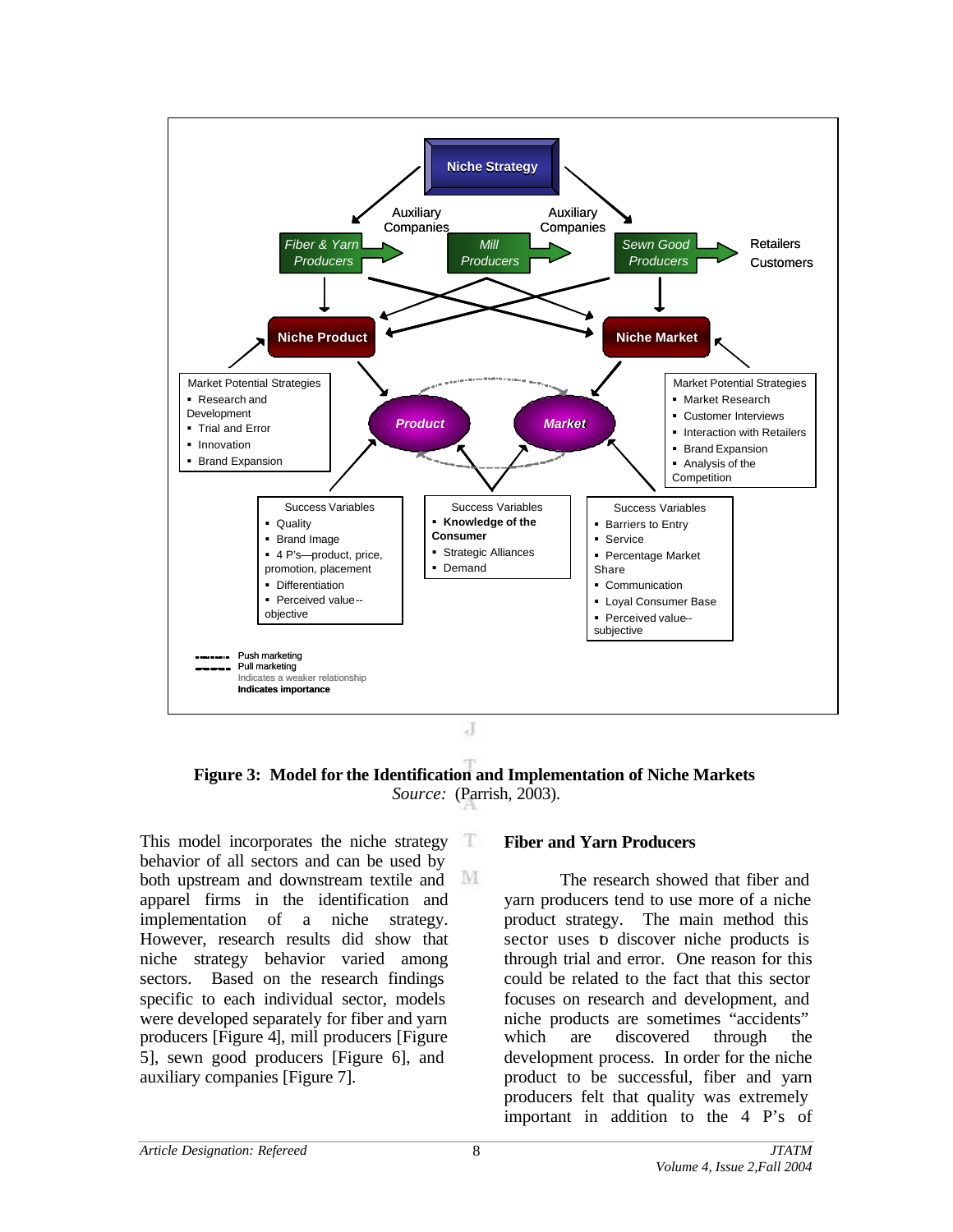marketing (price, product, promotion, and placement). Even through fiber and yarn producers predominately used this type of niche strategy, the research uncovered that they also used a niche market strategy. In order to identify a niche market, fiber and yarn producers conducted market research and interviews with customers and retailers. In order for a niche market to be successful, the market had to be protected from competition by some sort of barrier to entry.

This is most likely because of the capital investment required at this point in the supply chain. Research results also showed that it was important for a company to have knowledge of the market in order to make sure that the right product was getting the right market the right way. For either a niche market or a niche product to be successful, the research sample stressed that the company had to commit time and resources to the overall strategy.



**Figure 4: Niche Strategy Model for Fiber and Yarn Producers** *Source:* (Parrish, 2003).

M

### **Mill Producers**

The sample of mill producers that participated in this research project, similar to the fiber and yarn producers, also used more of a niche product strategy versus a niche market strategy. To identify potential niche products, they used research and development and innovation. Specific variables which contribute to the success of the niche product are quality, brand image, differentiation from competitors' products, and pricing strategies. Similar to the fiber and yarn producers, mill producers also use

market research and customer interviews in order to identify niche markets. Those variables which contribute to the success of a niche market are customer service and the size of the market. However, the formation of strategic alliances between the niche producers and another company contribute to the likely success of either a product or a market. One possible reason for this is that by forming a strategic alliance with another company, the niche company can gain access to certain markets which might otherwise be closed to them. One interesting idea which emerged from the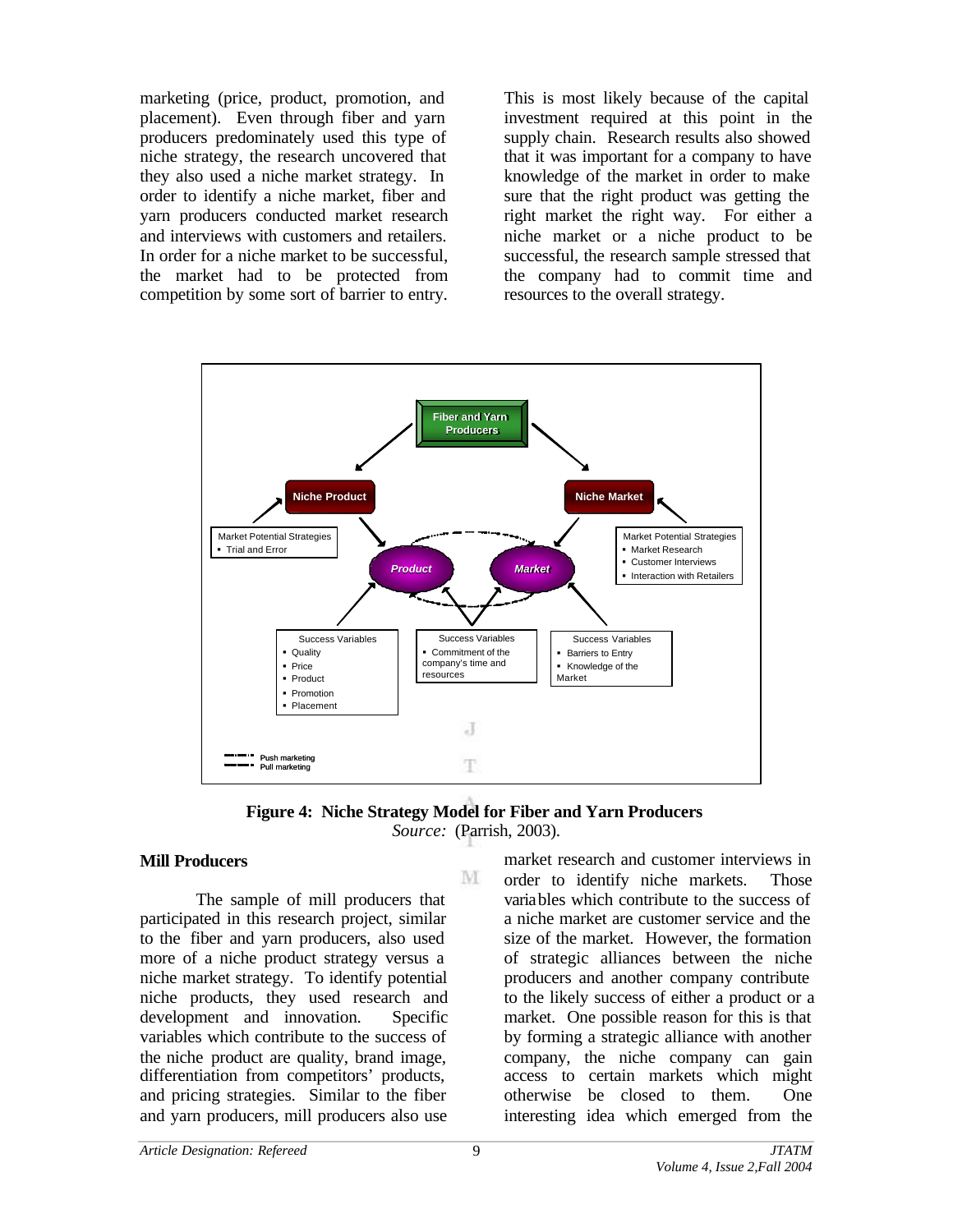sample of mill producers is that the difference between a niche product and a niche market is not quite clear, meaning that there is oftentimes an overlap between a successful specialized product and the specialized market for that product.





### **Sewn Good Producers**

Unlike the upstream companies in the research sample, sewn good producers used more of a niche market strategy. As stated earlier, one reason for this is the fact  $A$ that these downstream companies are closer to the consumer and better able to monitor 江 market trends and preferences. To identify these potential markets, sewn good producers used market research and customer interviews, which is similar to the techniques used by the upstream companies. However, sewn good producers also analyzed the competition in order to identify markets. For these markets to be successful, sewn good producers stressed that customer service, percentage market share,

communication to the consumer, knowledge of the market and the ability to create perceived value at the subjective level were important factors in the success of a niche market. Like the upstream manufacturers, sewn good producers also used a niche product strategy, although to a lesser degree than a niche market strategy. To identify these products, sewn good producers also used product development and innovation. For the niche product to be successful, important variables were brand image, differentiation, pricing strategies, and the ability to create perceived value at the objective level. However, for a niche strategy to be successful, a company's product must match the market.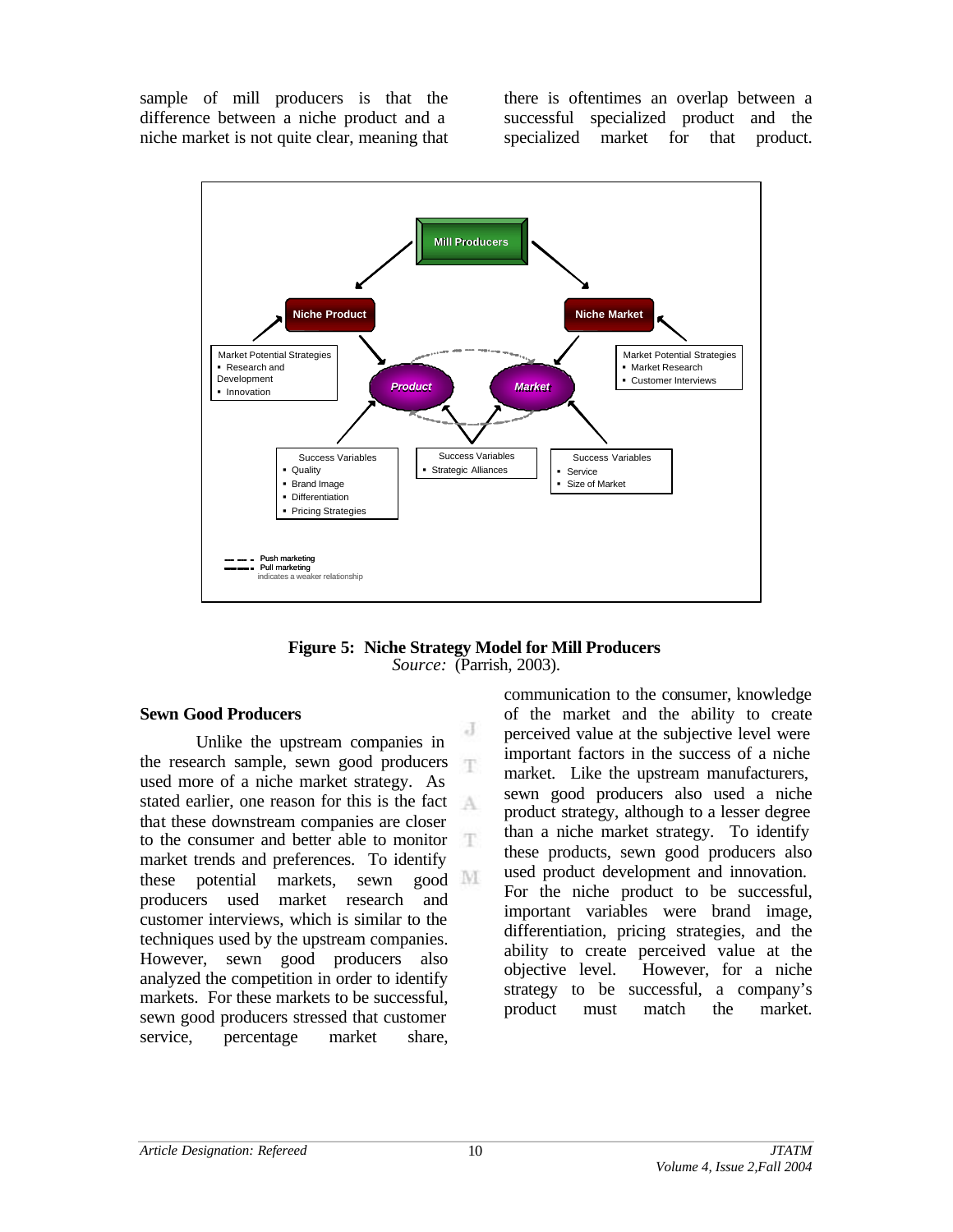

**Figure 6: Niche Strategy Model for Sewn Good Producers** *Source:* (Parrish, 2003).

#### **Auxiliary Companies**

Auxiliary companies use both a niche product and a niche market strategy. Due to their proximity to the consumer, these companies tended to focus more on a niche market strategy. When trying to identify a potential niche market and/or product, the research results showed that by  $\overline{A}$ expanding a brand name to other products, a company can create a niche market and/or a niche product. Similar to sewn good producers, auxiliary companies also use A

market research in the identification of potential niche markets. Those variables which are important in the success of a niche market are knowledge of the market, a loyal consumer base, and barriers to entry. These results concur with the opinions of the other sectors in the study. Those variables, in addition to brand image, which are important in the success of a niche product, are value, differentiation and pricing strategies. However, there must be demand from the market for the product for either to be successful.

M

T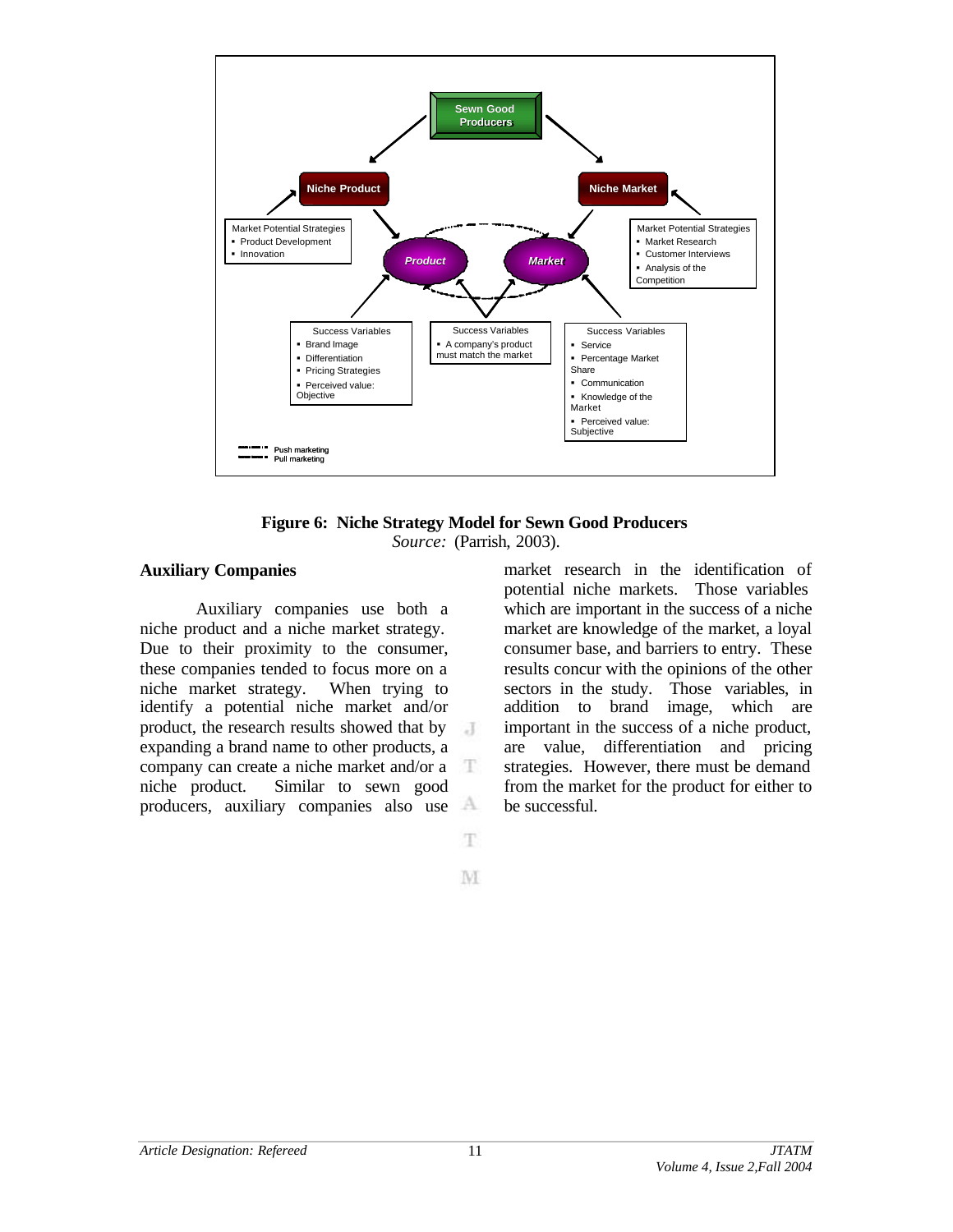



#### **Conclusions and Implications**

In conclusion, the concept of niche is a complex issue, made up of three main components: strategy, product and market. A niche strategy can be characterized as both a pull marketing approach (market first) and a push marketing approach (product first). Whereas, upstream manufacturers (fiber and yarn producers, mill producers) are more likely to use a push marketing approach, downstream firms (sewn good producers, auxiliary companies) T. tend to use a pull marketing approach. One reason for this trend could be that fiber and M. yarn and mill product producers invest capital in research and development as well as technologically intensive production machinery. Oftentimes in this scenario a niche product is developed prior to market identification. On the other hand, downstream firms are closer to the consumer and more easily able to monitor trends and consumer preferences. Therefore, this segment of the supply chain identifies market possibilities prior to product development. However, the research results showed that despite tendencies, at some

point in time upstream and downstream companies use both push and pull marketing approaches.

The most commonly used technique for the identification of a niche market is *market research*. The most commonly used technique for the identification of a niche product is *research and development*. However, in order to either of these to be successful a company must have *knowledge of the market/consumer*. This includes the notion that a company's product must match the market's needs.

Based on the findings of this research, a niche strategy model was developed for the entire US textile and apparel supply chain as well as for each sector. These models can be utilized by the industry to identify, develop and maintain niche markets and/or products, in order to compete with imports from China and other developing countries, particularly following the elimination of quotas in the year 2005. The niche strategy models can also be used for further academic research.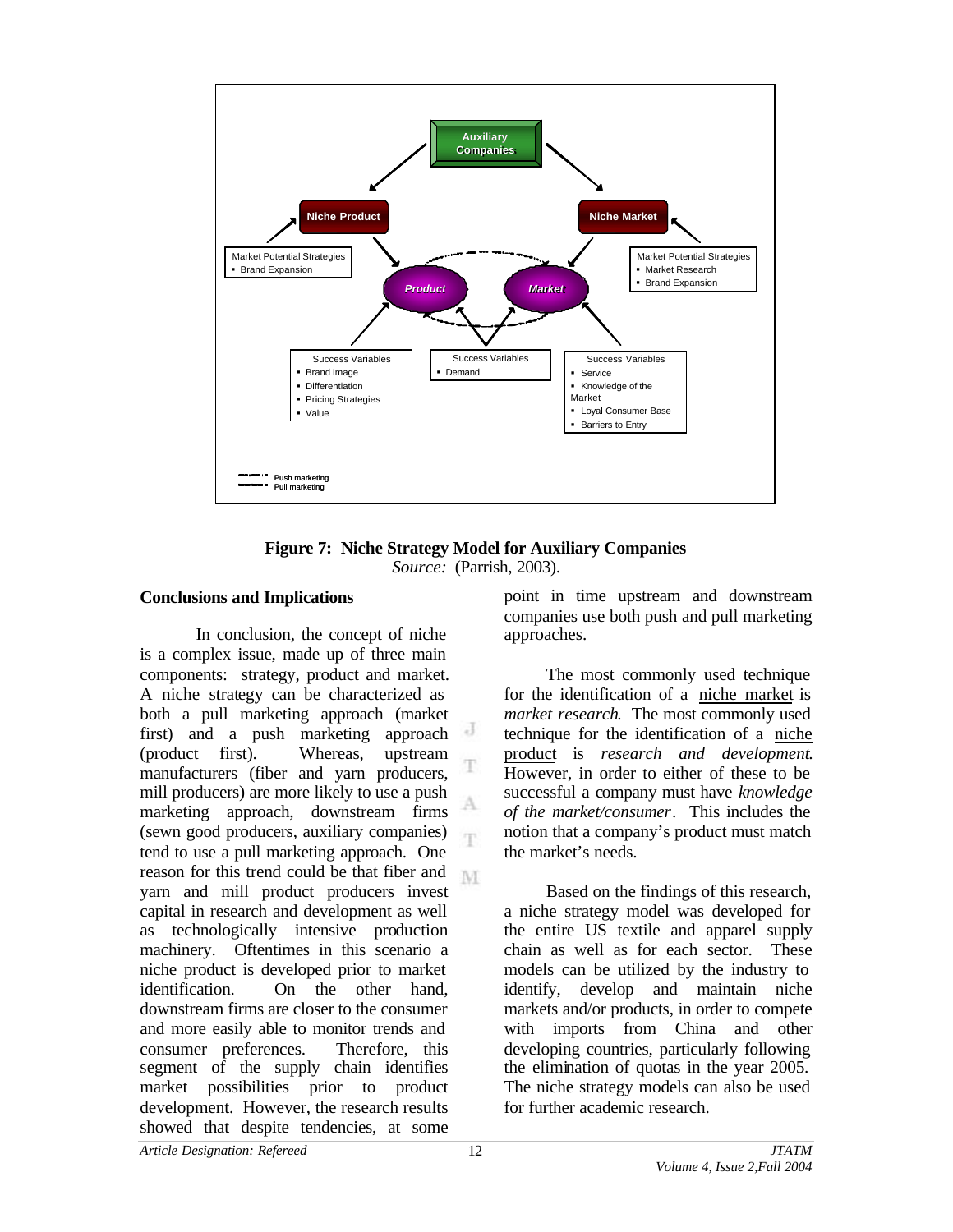### **Limitations of Study**

This study has several limitations which must be addressed. Due to the limited sample size, both the survey and case study results can only be generalized to those companies that participated in the study and not the entire US textile and apparel industry. In addition to sample size, problems arose due to the use of an online survey instrument. First, it was imperative to have the right person and email address (rather than a mailed survey which can be addressed to a title versus a specific person). Second, some companies were not able to access the website due to company firewalls. Sometimes, these companies contacted the researchers in order to get a faxed copy of the survey. In these cases, the survey responses were received. However, other companies that were able to access the website may have chosen not to contact the researchers. In these cases, respondents who were willing to participate in the study did not due to internet difficulties.

# **References**

- Dalgic, T. & Leeuw, M. (1994). Niche Marketing Revisited: Concepts, Applications, and Some European Cases [Electronic Version]. *European Journal of Marketing, 28*(4), 39-55.
- Dickerson, K.G. (1999). *Textiles and* A *Apparel in the Global Economy* (3rd ed.). Upper Saddle River, NJ: T. Prentice Hall.
- Heckscher, E.F. & Ohlin, B. (1991). M *Heckscher-Ohlin Trade Theory* (Flam, H. & Flanders, M. ed.). Cambridge, MA: The MIT Press.
- Jain, C.S. (1985). *Marketing Planning and Strategy* (2<sup>nd</sup> ed.). Cincinnati, OH: South-Western Publishing.
- Johnson, C. (2004). *The Textile Crisis*. Retrieved May 15, 2004, from <http://www.ncto.org/textilecrisis/ind> ex.asp.
- Kara, A. & Kaynak, E. (1997). Markets of a single customer: exploiting conceptual developments in market segmentation. *European Journal of Marketing, 31*(11-12).
- Kotler. P. (1989). From mass marketing to mass customization [Electronic Version]. *Planning Review, 17*(5).
- Kotler, P. (2003). *Marketing Management*  $(11<sup>th</sup>$  ed.). Upper Saddle River, NJ: Prentice Hall.
- Linneman, R.E. & Stanton, J.L. (1991). *Making Niche Marketing Work: How to Grow Bigger by Acting Smaller*. New York, NY: McGraw-Hill, Inc.
- Linneman, R.E. & Stanton, J.L. (1992). Mining for Niches [Electronic Version]. *Business Horizons, 35*(3).
- Parrish, E. (2003). *Niche Market Opportunities in the Global Marketplace* (Doctoral Dissertation, North Carolina State University, 2003). Available at <http://www.lib.ncsu.edu/theses/avail> able/etd-06242003-091046.
- Parrish, E., Cassill, N., & Oxenham, W. (2004). Opportunities in the International Textile and Apparel Marketplace for Niche Markets. *Journal of Fashion Marketing and Management, 8*(1), 41-57.

Porter, M.E. (1998). *The Competitive Advantage of Nations*. New York: The Free Press.

- Posner, M.V. (1961). International Trade and Technical Change [Electronic Version]. *Oxford Economic Papers, 13*(3), 323-341.
- Ricardo, D. (1911). *The Principles of Political Economy and Taxation*. London: Everyman's Library.

T.